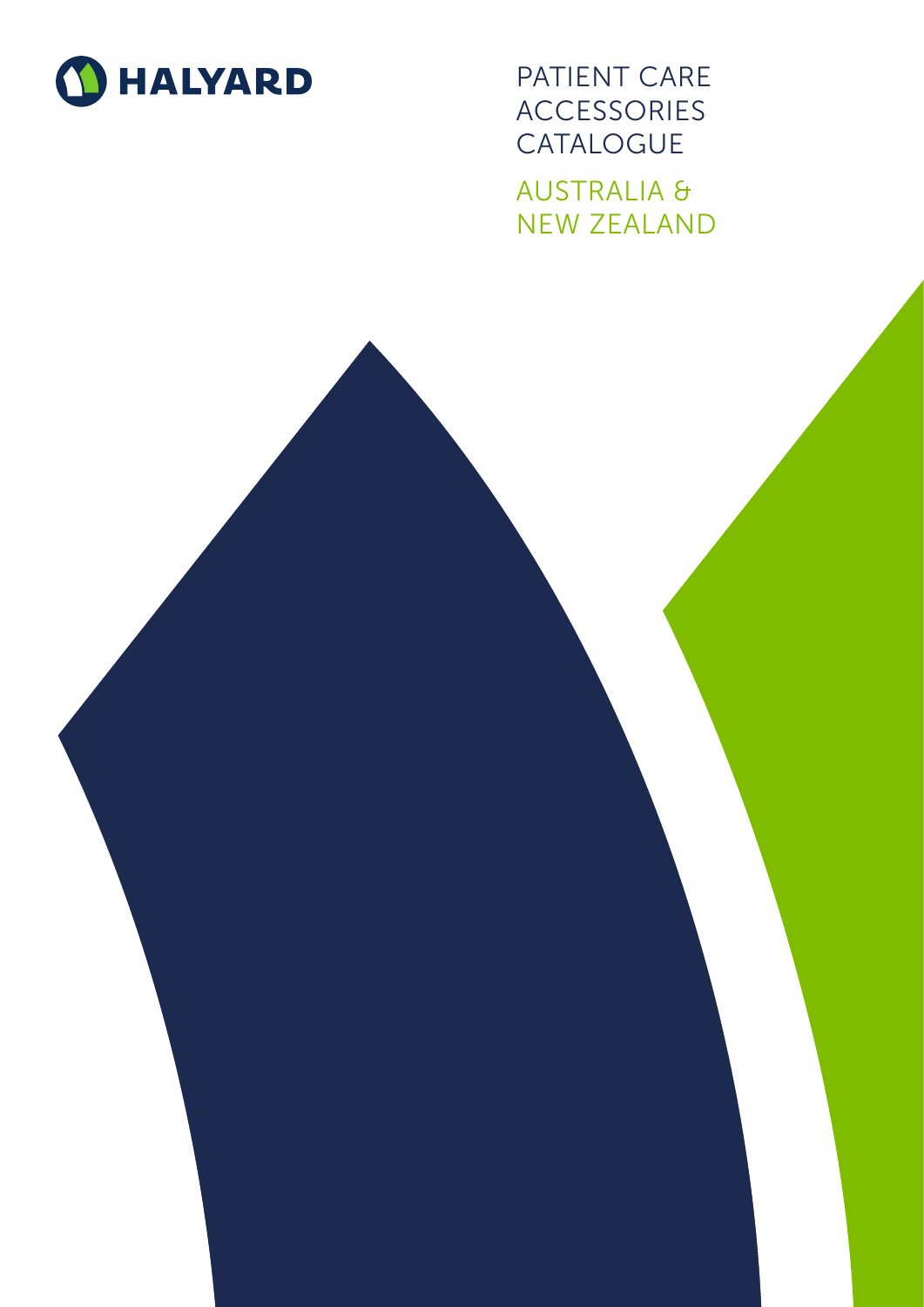# QUICK LINKS

# [COLD THERAPY](#page-2-0)

### Ice Packs

| HALYARD* Bilateral Facial Ice Pack | page 3 |
|------------------------------------|--------|
| HALYARD* EyeCare (EENT) Ice Pack   | page 3 |
| HALYARD* STAY-DRY Ice Pack         | page 3 |

## I.V. SUPPORT

#### I.V. Arterial And Wrist Supports

| HALYARD* Neonatal & Infant/Child I.V. Support | page 4 |
|-----------------------------------------------|--------|
| HALYARD* HAND-AID* Arterial Wrist Support     | page 4 |
| HALYARD* HAND-AID* Wrist Support              | page 4 |
| HALYARD* Antecubital I.V. Support             | page 4 |

# [O.R. ACCESSORIES](#page-4-0)

#### Support Straps

| HALYARD* Stirrup Strap                 | page 5 |
|----------------------------------------|--------|
| HALYARD* TS-30* Personal Utility Strap | page 5 |
| HALYARD* Tourniquet Cover              | page 5 |

### [PATIENT LINEN](#page-5-0)

| Single Use Linen         |        |
|--------------------------|--------|
| HALYARD* Stretcher Sheet | page 6 |
| HALYARD* Draw Sheet      | page 6 |
| HALYARD* Pillowcase      | page 6 |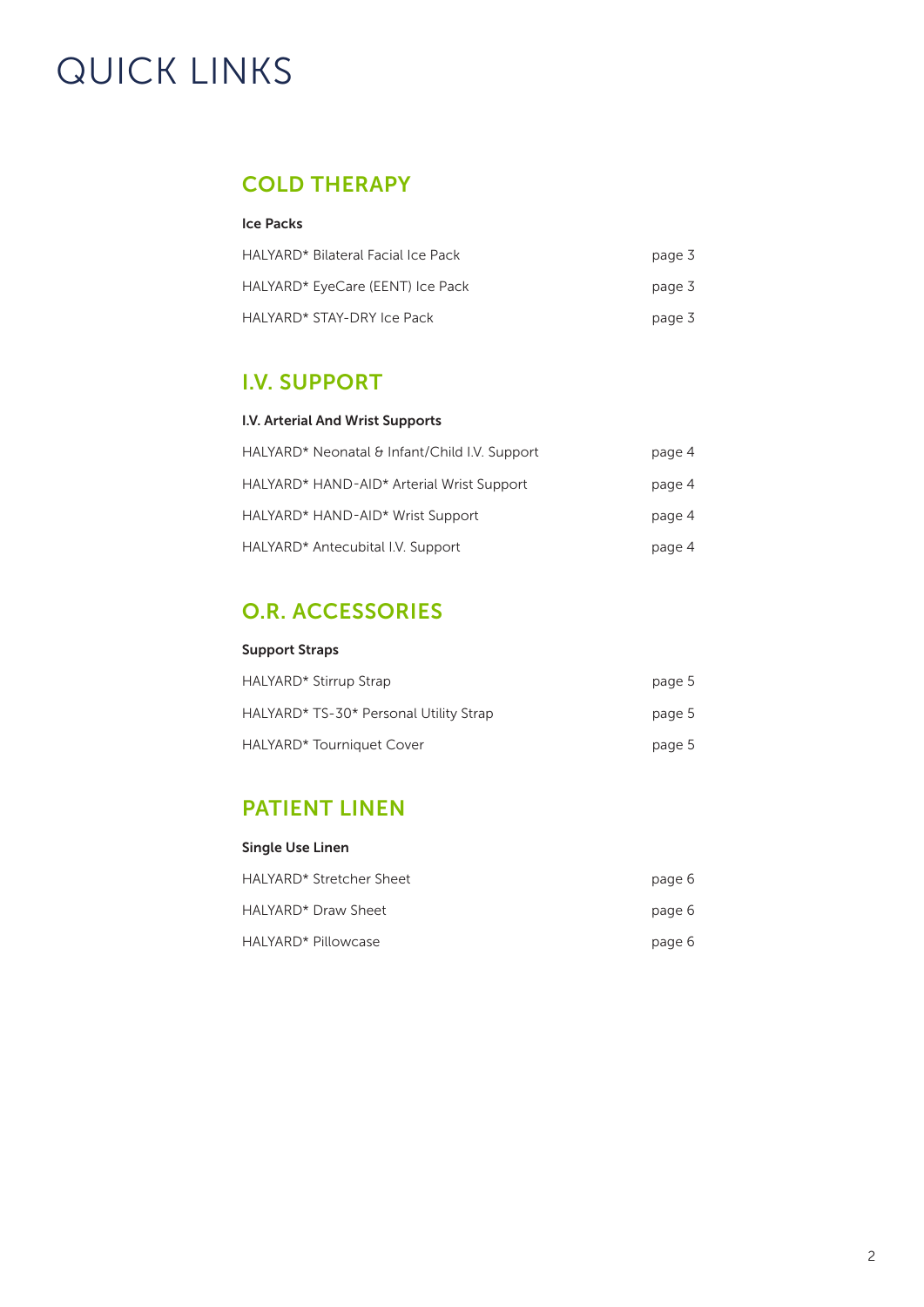# <span id="page-2-0"></span>COLD THERAPY



# ICE PACKS

### HALYARD\* BILATERAL FACIAL ICE PACK

- 2 ice packs bonded together to evenly deliver cold therapy to both sides of the jaw
- Can be used for recovery after maxillofacial and dental procedures
- Single-patient use

### Code Description Size Packaging

| 33101 Bilateral Facial Ice Pack | 13cm x 30cm | 12 eaches/box  |
|---------------------------------|-------------|----------------|
|                                 |             | 2 boxes/case   |
|                                 |             | 24 eaches/case |



# HALYARD\* EYECARE (EENT) ICE PACK

- Designed for easy application after plastic surgery, ophthalmic and sinus procedures
- Adjustable strap ensures the pack sits comfortably and securely on the face
- Single-patient use

| Code | Description                            | Size          | <b>Packaging</b>                                |
|------|----------------------------------------|---------------|-------------------------------------------------|
|      | 33150 EyeCare (EENT) Ice Pack, 1 Strap | 11.4cm x 25cm | 15 eaches/box<br>2 boxes/case<br>30 eaches/case |



# HALYARD<sup>\*</sup> STAY-DRY ICE PACK

- For general use
- Delivers up to 2.5 hours of consistent, dry cold therapy solutions
- STAY-DRY construction features 3 layers which help to reduce wetness due to condensation
	- 4 ties for versatile application on shoulders, knees, elbows, etc
	- Single-patient use

| Code | <b>Description</b>                     | <b>Size</b>        | <b>Packaging</b>                                |
|------|----------------------------------------|--------------------|-------------------------------------------------|
|      | 33495 STAY-DRY Ice Pack, Small, 4 Ties | $13cm \times 30cm$ | 25 eaches/box<br>2 boxes/case<br>50 eaches/case |
|      | 33500 STAY-DRY Ice Pack, Large, 4 Ties | 16.5cm x 36cm      | 25 eaches/box<br>2 boxes/case<br>50 eaches/case |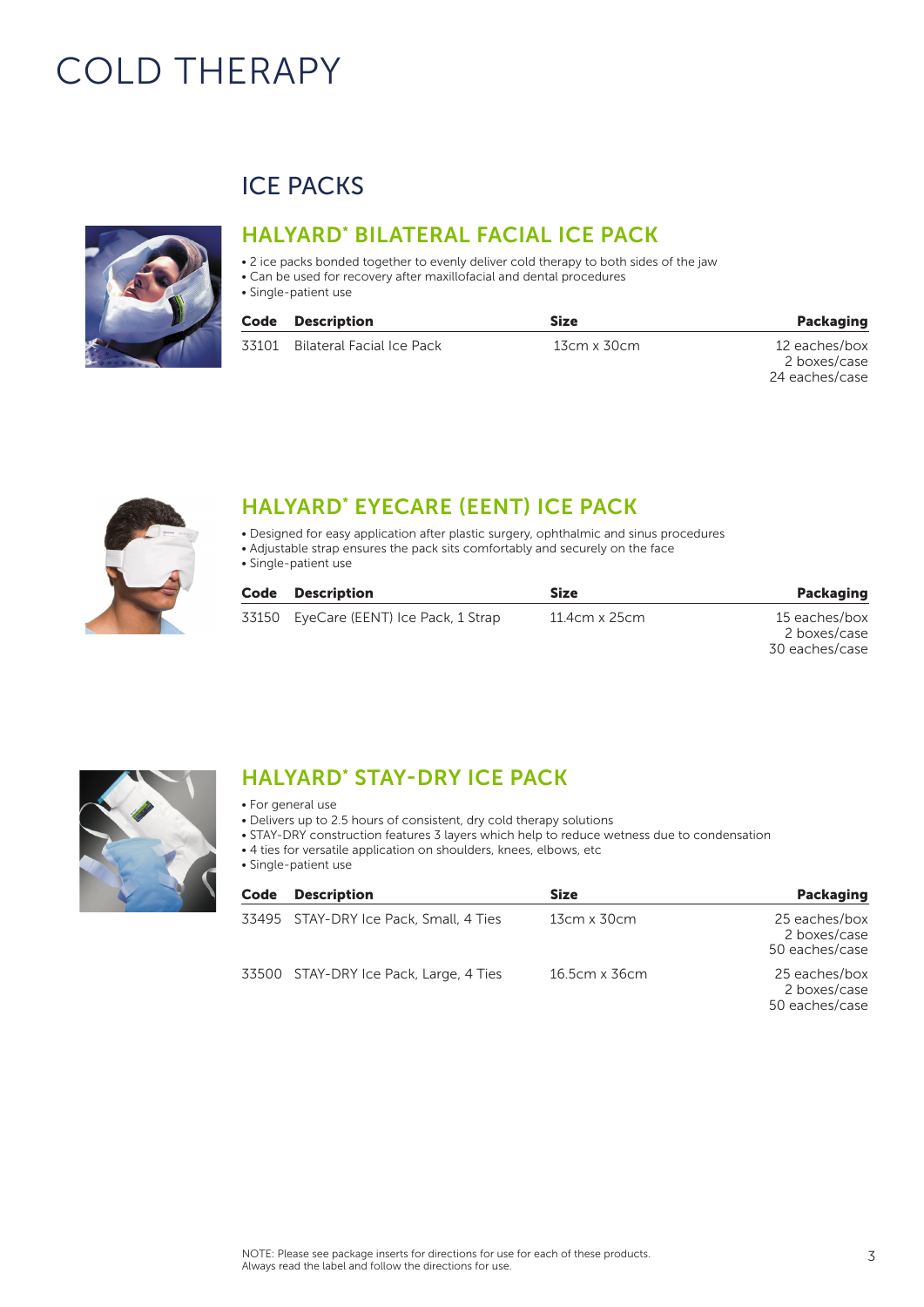# <span id="page-3-0"></span>I.V. SUPPORT



# I.V. ARTERIAL AND WRIST SUPPORTS

## HALYARD\* NEONATAL & INFANT/CHILD I.V. SUPPORT

- Padded for comfort
- Aluminium core easily bends to conform to various angles of small wrists and feet
- Single-patient use

| Code | <b>Description</b>              | <b>Size</b>             | <b>Packaging</b> |
|------|---------------------------------|-------------------------|------------------|
|      | 29965 Neonatal I.V. Support     | 9cm x 4cm, 13cm straps  | 30 eaches/case   |
|      | 29967 Infant/Child I.V. Support | 16cm x 5cm, 23cm straps | 30 eaches/case   |



# HALYARD\* HAND-AID\* ARTERIAL WRIST SUPPORT

- Uniquely anatomically designed to position the wrist for accurate and efficient application of arterial lines
- The instant support of the foam block saves setup time
- Single-patient use

| Code | <b>Description</b>                                                                                      | <b>Size</b>                            | Packaging      |
|------|---------------------------------------------------------------------------------------------------------|----------------------------------------|----------------|
|      | 29990 Hand-Aid* Arterial Wrist Support, Paediatric                                                      | 16cm x 7cm, 23cm straps                | 20 eaches/case |
|      | 29980 Hand-Aid* Arterial Wrist Support, Adult                                                           | 23cm x 9cm, 37cm straps 20 eaches/case |                |
|      | 29985 Hand-Aid* Arterial Wrist Support,<br>Replacement Straps & Starter Block,<br>Compatible with 29980 |                                        | 50 eaches/case |



# HALYARD\* HAND-AID\* WRIST SUPPORT

- Anatomically designed to position the wrist for accurate and efficient cannulisation in dorsal hand veins
- Single-patient use

| Code | <b>Description</b>                             | <b>Size</b>             | <b>Packaging</b> |
|------|------------------------------------------------|-------------------------|------------------|
|      | 29970 Hand-Aid* I.V. Wrist Support, Paediatric | 14cm x 5cm, 23cm straps | 20 eaches/case   |
|      | 29900 Hand-Aid* I.V. Wrist Support, Adult      | 16cm x 7cm, 23cm straps | 20 eaches/case   |



# HALYARD\* ANTECUBITAL I.V. SUPPORT

• The unique and comfortable way to immobilise and support during antecubital I.V. therapy • Single-patient use

| Code Description               | <b>Size</b>               | <b>Packaging</b> |
|--------------------------------|---------------------------|------------------|
| 29920 Antecubital I.V. Support | 32cm x 11cm, 48 cm straps | 10 eaches/case   |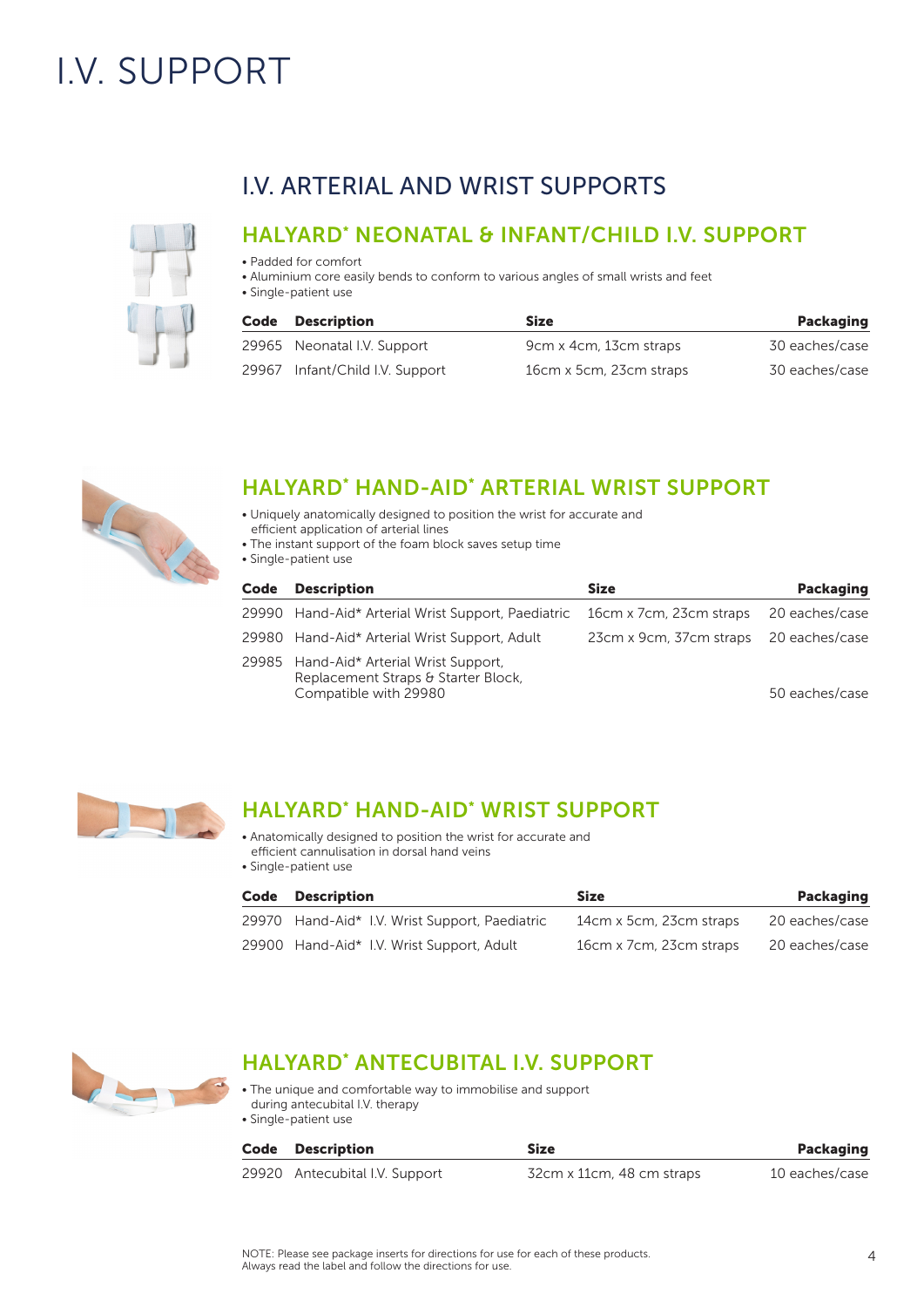# <span id="page-4-0"></span>O.R. ACCESSORIES



# SUPPORT STRAPS

# HALYARD\* STIRRUP STRAP

- Designed to ensure patient comfort in the lithotomy position
- Made of soft fabric and featuring a layer of padding
- Comes with slip ring for easy adjustment
- Single-patient use

| Code | <b>Description</b>                          | <b>Size</b> | <b>Packaging</b>                                 |
|------|---------------------------------------------|-------------|--------------------------------------------------|
|      | 52712 Personal Stirrup Strap with Slip Ring | 48cm x 9cm  | 10 eaches/pack<br>4 packs/case<br>40 eaches/case |



## HALYARD\* TS-30\* PERSONAL UTILITY STRAP

- Designed to secure and position the patient during a surgical procedure
- Hook and loop closure for easy adjustment of the strap
- Soft fabric for patient comfort
- Single-patient use

| Code | <b>Description</b>                  | Size       | Packaging                      |
|------|-------------------------------------|------------|--------------------------------|
|      | 55299 TS-30* Personal Utility Strap | 76cm x 8cm | 12 eaches/pack<br>2 packs/case |



## HALYARD\* TOURNIQUET COVER

- Designed to cover a reusable, pneumatic tourniquet cuff to protect it from skin prep and other procedural fluids
- Soft padding helps prevent pinching and wrinkling of patients' skin
- Comes in two sizes small and large
- Single-patient use

| Code | <b>Description</b>                 | <b>Size</b>   | <b>Packaging</b>                                 |
|------|------------------------------------|---------------|--------------------------------------------------|
|      | 53600 O.R. Tourniquet Cover, Small | 53.5cm x 37cm | 15 eaches/pack<br>2 packs/case<br>30 eaches/case |
|      | 53605 O.R. Tourniquet Cover, Large | 78cm x 37cm   | 15 eaches/pack<br>2 packs/case<br>30 eaches/case |

24 eaches/case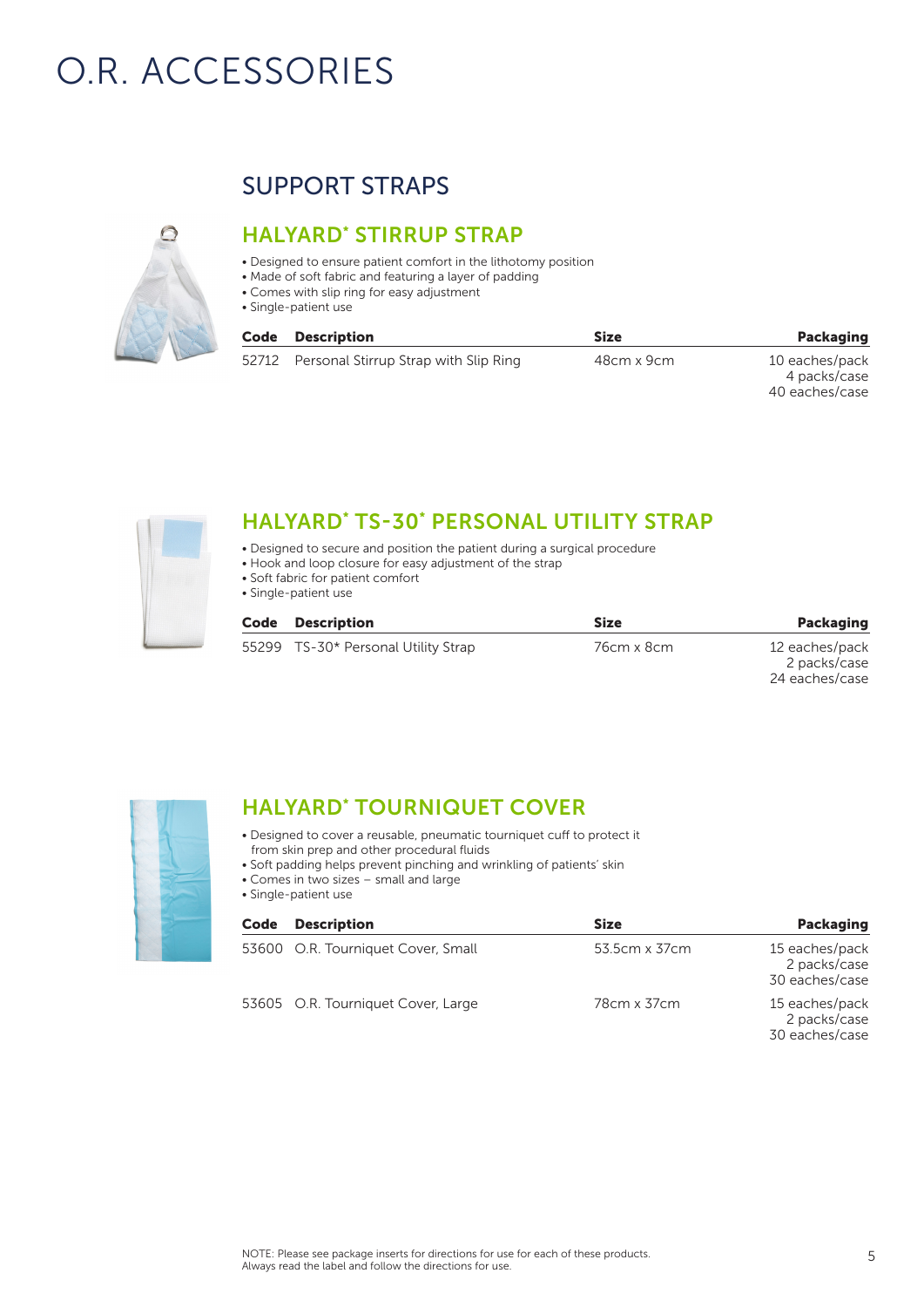# <span id="page-5-0"></span>PATIENT LINEN



# HALYARD\* SINGLE USE LINEN

| Code  | <b>Description</b>                                                  | <b>Size</b>                         | <b>Packaging</b> |
|-------|---------------------------------------------------------------------|-------------------------------------|------------------|
| 67783 | Stretcher Sheet, Blue                                               | 101.5cm x 213cm (40" x 84"), Bulk   | 80 eaches/case   |
| 67843 | Draw Sheet, Poly-Coated*,<br>Blue<br>*Coated with Polyethylene Film | 101.5cm x 183cm (40" x 72"), Bulk   | 80 eaches/case   |
| 67803 | Pillowcase, Blue                                                    | 50.5cm x 73.5cm (20in x 29in), Bulk | 200 eaches/case  |